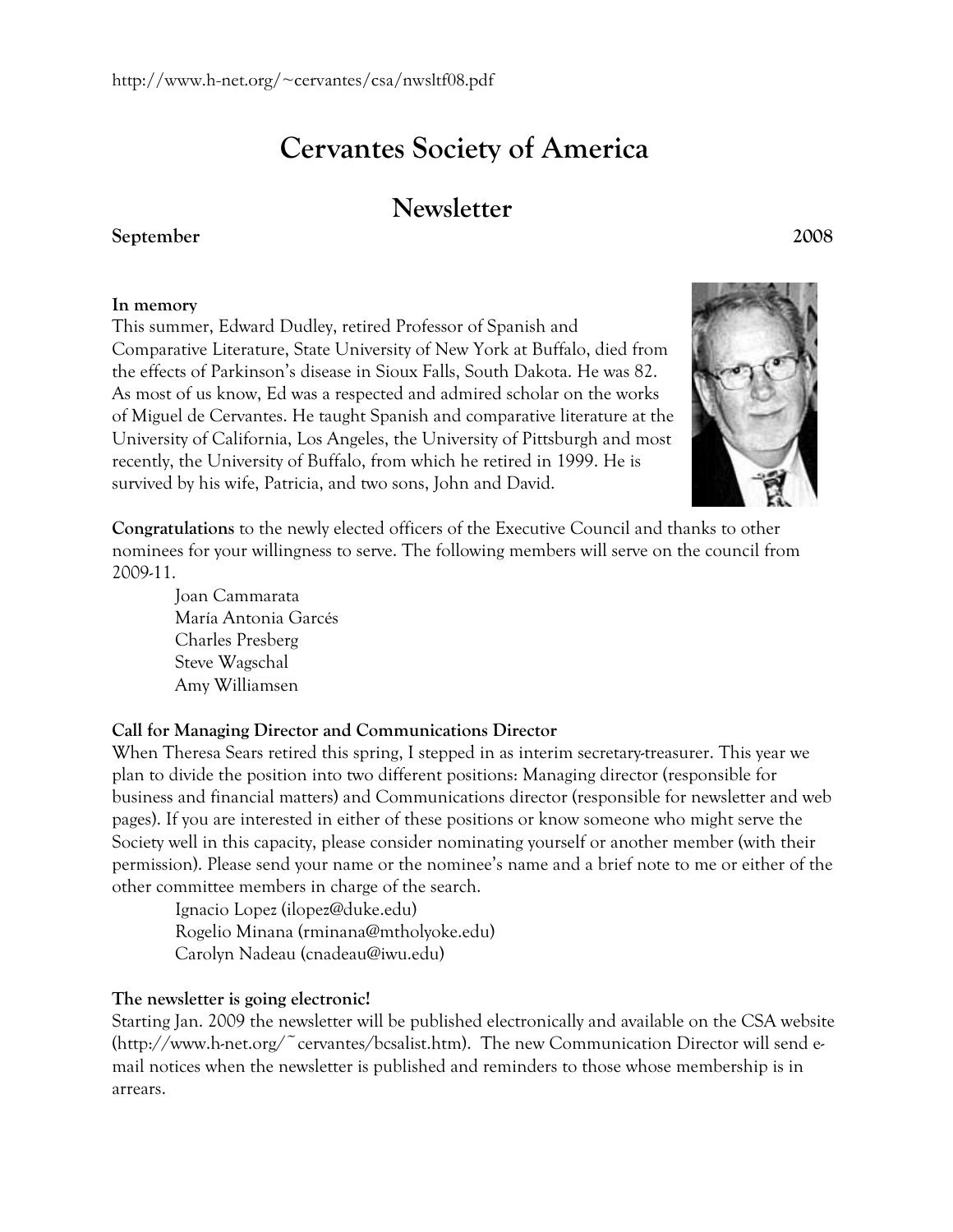# **Payment available on line**

CSA members now have the option to subscribe/renew with a credit card on our website: http://www.h-net.org/~cervantes/csa/SubscribeCSA.htm. We hope this will facilitate paying dues for overseas members and others who prefer to go paperless! 2009 dues are \$25.00 a year for individuals, \$50.00 for institutions, \$30.00 for couples, and \$10.00 for students.

# **Constitutional Changes**

Following are the proposed changes to the constitution. The officers of the CSA and the Executive Council will vote on these proposed changes at the annual meeting this Dec, 2008. You can find the current constitution online: http://www.h-net.org/ $\degree$ cervantes/csa/artics86/constitu.htm.

### **CONSTITUTION The Cervantes Society of America ARTICLE I—NAME**

The name of this Society shall be THE CERVANTES SOCIETY OF AMERICA. The Society shall be a corporation.

### **ARTICLE II—PURPOSE**

The purpose of this Society shall be to advance the study of the life and works of Miguel de Cervantes through the promotion of communication and cooperation among its members, through the publication of reviews of books and articles and reports on pedagogical approaches to Cervantes' work, through descriptions of research currently in progress by members, through discussions at annual meetings, and through such other means as may tend to deepen and broaden understanding of Cervantes and his works. The official languages of the Society shall be English and Spanish.

### **ARTICLE III—MEMBERSHIP**

SECTION 1

The Society shall consist of individuals and institutions that have paid current dues to the Secretary-Treasurer **Managing Director** of the Society. Institutional members shall have all privileges except that of voting. Provision for non-dues-paying members (honorary, corresponding, etc.) may be made in the By-Laws, but they shall not be voting members.

### SECTION 2

Those members who signified their intention of joining the Society, and paid their dues, before December 27, 1979, shall be known as FOUNDERS.

# SECTION 3 Those members who joined the Society within the first calendar year, i.e., before January 1, 1981, or who paid dues from the first

SECTION 4

Those members who contribute \$100.00 or more to the Society within any calendar year shall be known as PATRONS.

#### SECTION 5

No special rights or privileges shall derive from the status or designation of FOUNDER, CHARTER MEMBER or PATRON.

#### SECTION 6

Student membership is open, for a maximum period of three years, to graduate students.

year, shall be known as CHARTER MEMBERS.

## SECTION 7

Each member shall pay as annual dues a sum fixed at any annual meeting of the Society. No member in default may exercise any privilege of membership. Annual dues are payable in advance before January 1. Any member whose dues have not reached the Secretary-Treasurer **Managing Director** by February 15 will be dropped from the rolls.

#### SECTION 8

Each dues paying member of the Society shall be entitled to receive one annual subscription to any regular periodical publication issued by the Society.

# **ARTICLE IV—ORGANIZATION**

# SECTION 1

The government and control of the Corporation shall be vested in a Board of Directors called the Executive Council. Every member of the Executive Council shall be a member in good standing of the Society. The Council, through its Secretary-Treasurer **Managing Director and/or Communications Director**, shall make a report of its activities at each Annual Membership Meeting. Its policies and actions shall be subject to the direction and approval of the Society.

SECTION 2

The Executive Council shall consist of the President, Vice-President, Secretary-Treasurer **Managing Director, Communications Director**, Editor of *Cervantes*, Chairman of the standing Committee on Bibliography and ten **nine** (10 **9**) elected Council Members, including at least one representative from each of the five following geographical, areas: (1) Northeast, (2) Southeast, (3) Southwest, (4) Midwest, and (5) Pacific Coast.

### SECTION 3

The President, Vice-President and elected Council Members shall be elected by the entire membership. The Secretary-Treasurer **Communications Director** shall send to all members ballots containing the names proposed by the nominating committee at least six (6) weeks in advance of the Annual Membership Meeting. Ballots must reach the Secretary-Treasurer **Communications**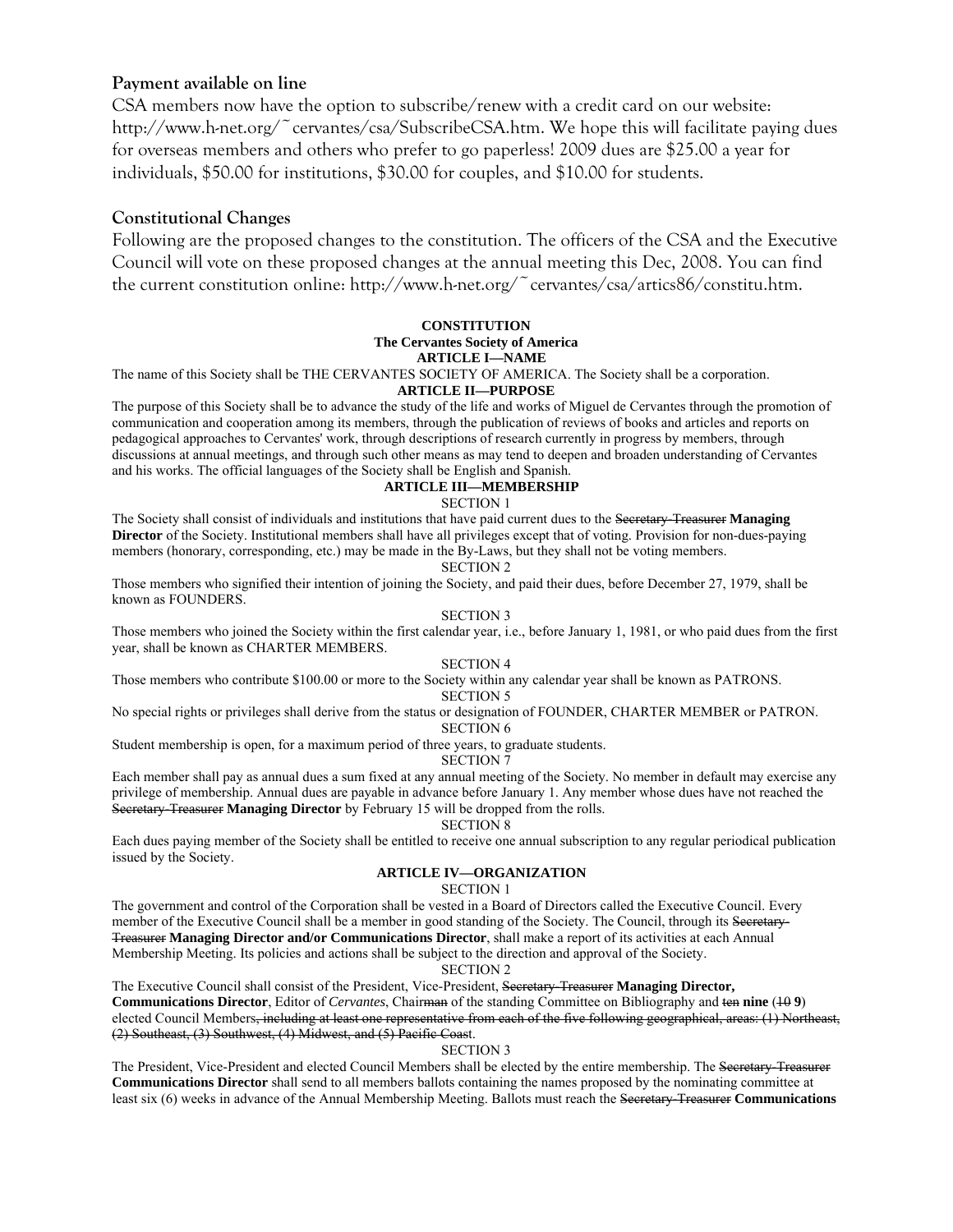**Director** at least two (2) weeks in advance of the Annual Membership Meeting in order to be valid. Results of the election will be announced at the Annual Membership Meeting. The President and Vice-President shall serve a term of three (3) years. The Vice-President shall succeed to the office of the Presidency upon completion of the Vice-President's term in office or in the event of a vacancy in the office of President. Elected Council Members shall serve for two **three** (2 **3**) years. The Secretary-Treasurer **Managing Director, the Communications Director**, the Editor of *Cervantes* and the Chairman of the Committee on Bibliography shall be elected by the Executive Council and shall serve for a term of three (3) years. All terms will begin on January 1.

#### SECTION 4

There shall be a nominating committee of three (3), elected at the Annual Membership Meeting. Two (2) members of the nominating committee shall be elected from the floor, and one (1) shall be elected by the Executive Council. The Nominating Committee shall be elected one year in advance of its functioning **and shall be charged with ensuring the geographical diversity of representation among the elected Council Members.**

#### SECTION 5

The President presides at all meetings of the Executive Council and at all Business Meetings of the Corporation. In his **the President's** absence the Vice-President presides at these meetings.

#### SECTION 6

The Vice-President shall, in the absence or disability of the President, perform the duties and exercise the powers of the President, and shall perform such duties as the Executive Council may prescribe. The Vice-President is the ex-officio Chairman of the Committee on Annual Meetings. He / She **and** shall appoint four (4) other members to the Committee, all of whom must be members in good standing of the Society. With the advice of the President and the Executive Council, the Committee shall make the arrangements for the Annual Membership Meeting, including selecting the location, format and theme of the Meeting, participants in panel discussions and any other speakers.

#### SECTION 7

The Secretary-Treasurer **Managing Director and the Communications Director** shall attend all sessions of the Executive Council and all meetings of the Members. and **The Communications Director shall** record all votes and minutes of all proceedings for both groups**;** He / She shall give, or cause to be given notice of all meetings of the Members and the Executive Council; and shall perform other such duties as shall be prescribed by the Executive Council or the President. The Secretary-Treasurer **Managing Director** shall be custodian of all funds and shall collect membership fees, dues and other money due the Corporation, and shall pay bills owed by the Corporation.

#### SECTION 8

Vacancy in the presidency shall be filled by the Vice-President. Should vacancies occur in both offices during the year, the presidency shall be filled by election of the Executive Council until the next annual election. In the event of other vacancies, the remaining members of the Executive Council, by a majority vote, may choose a successor who shall hold office for the unexpired term in respect to which such vacancy occurred.

#### SECTION 9

The Chairman of the standing Committee on Bibliography shall appoint two (2) other members, who must be members in good standing in the Society, to the Committee.

# **ARTICLE V—MEETINGS**

#### SECTION 1

The Annual Meeting of the Executive Council shall be held immediately preceding and at the place designated for the Annual Membership Meeting and/or at such other time and place as the Executive Council may determine from time to time.

### SECTION 2

Three-fifths of the Council Members shall constitute a quorum for the transaction of business. The act of a majority of the Council Members present at a meeting at which a quorum is present shall be the act of the Executive Council.

# SECTION 3

Members present at all Membership Meetings shall constitute a quorum. For all purposes except where otherwise required by law, a majority of those voting shall be required for election or other action by the membership.

#### SECTION 4

#### Voting by proxy shall not be permitted. SECTION 5

Written notice of the Annual Membership Meeting shall be mailed by the Secretary-Treasurer **Communications Director** to each member entitled to vote at such address as appears on the records of the Corporation at least two (2) weeks prior to the date of the meeting**,** P **p**ublishing notice of the Annual Membership Meeting in *Cervantes* and transmitting a copy of *Cervantes* to each member entitled to vote at least two (2) weeks prior to the date of the meeting shall suffice.

#### SECTION 6

Special meetings of the members for any purpose unless otherwise proscribed by statute may be called by the President or a majority of the Executive Council and shall be called by the President or Secretary-Treasurer **Managing Director** at the request, in writing, of 20% of the members entitled to vote. Such request shall state the purpose or purposes of the proposed meeting. Business transacted at all special meetings shall be confined to the object stated in the call. Written notice of all special meetings of the members, stating the time and place and object thereof, shall be mailed at least two (2) weeks before such meeting to each member entitled to vote thereat to such address as appears on the books of the Corporation.

#### SECTION 7

Every member shall have the right to examine in person, or by agent or attorney, at any reasonable time for any reasonable purpose, the By-Laws, membership roster, books of account and records of the proceedings of the members of the Executive Council and to make copies or extracts of the same at his **or her** sole expense.

## **ARTICLE VI—OFFICIAL ORGAN**